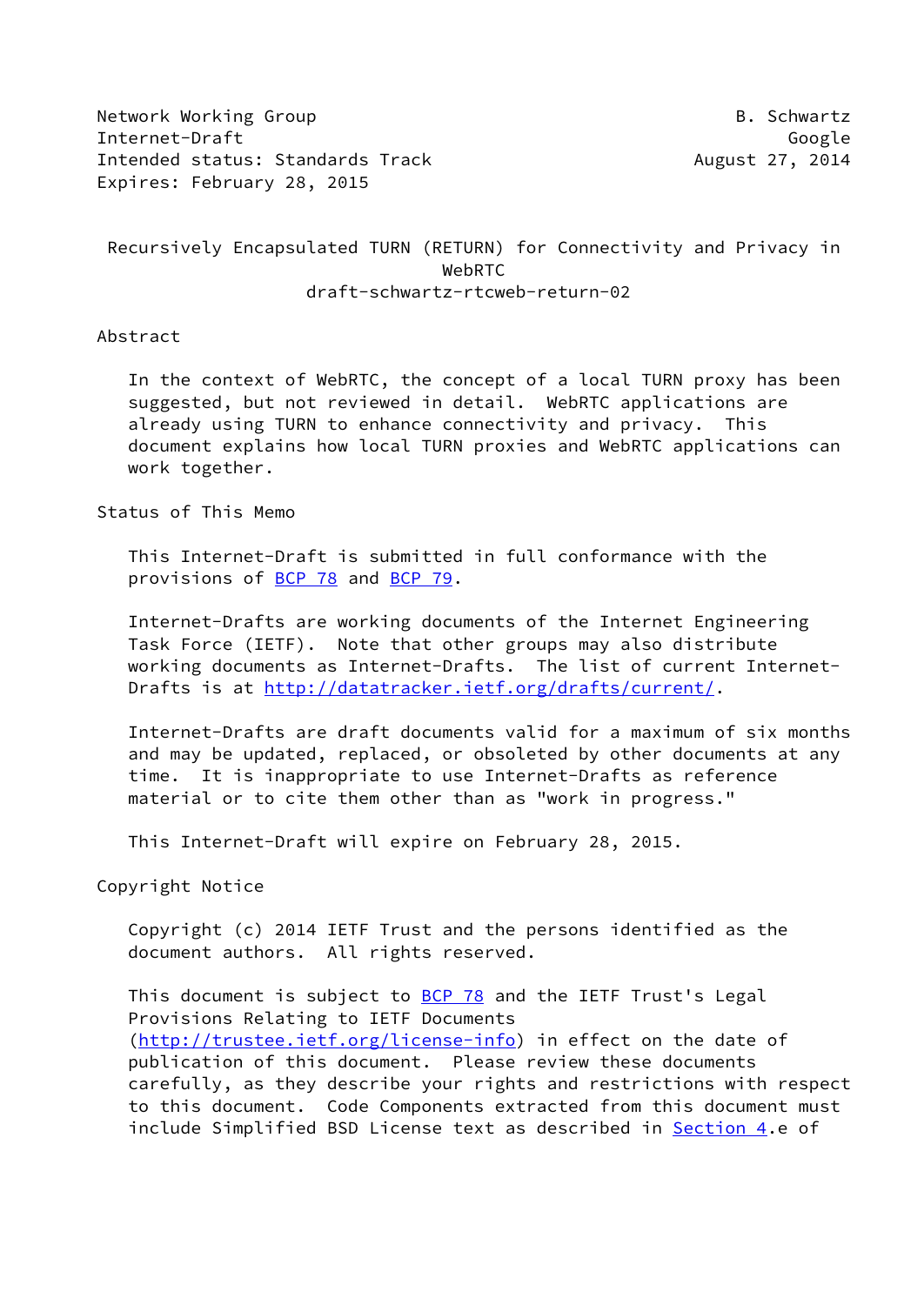```
Internet-Draft RETURN RETURN August 2014
```
 the Trust Legal Provisions and are provided without warranty as described in the Simplified BSD License.

Table of Contents

| $\perp$ . |                                                                                                                                                                                                                                                                                                                                                                                                                                                                                                           | $\overline{2}$  |
|-----------|-----------------------------------------------------------------------------------------------------------------------------------------------------------------------------------------------------------------------------------------------------------------------------------------------------------------------------------------------------------------------------------------------------------------------------------------------------------------------------------------------------------|-----------------|
| 2.        |                                                                                                                                                                                                                                                                                                                                                                                                                                                                                                           | $\frac{3}{3}$   |
| 2.1.      | Connectivity $\ldots \ldots \ldots \ldots \ldots \ldots \ldots$                                                                                                                                                                                                                                                                                                                                                                                                                                           |                 |
| 2.2.      |                                                                                                                                                                                                                                                                                                                                                                                                                                                                                                           | $\overline{4}$  |
|           |                                                                                                                                                                                                                                                                                                                                                                                                                                                                                                           | $\overline{4}$  |
| 3.1.      |                                                                                                                                                                                                                                                                                                                                                                                                                                                                                                           |                 |
| 3.2.      |                                                                                                                                                                                                                                                                                                                                                                                                                                                                                                           | $\frac{4}{5}$   |
| 3.3.      | Proxy configuration leakiness                                                                                                                                                                                                                                                                                                                                                                                                                                                                             |                 |
| 3.4.      |                                                                                                                                                                                                                                                                                                                                                                                                                                                                                                           | $\overline{5}$  |
|           |                                                                                                                                                                                                                                                                                                                                                                                                                                                                                                           | $\overline{5}$  |
| 4.1.      | ICE candidates produced in the presence of a proxy $\ldots$                                                                                                                                                                                                                                                                                                                                                                                                                                               | $\overline{5}$  |
| 4.2.      | Leaky proxy configuration                                                                                                                                                                                                                                                                                                                                                                                                                                                                                 | 6               |
| 4.3.      | Sealed proxy configuration $\ldots$ ,                                                                                                                                                                                                                                                                                                                                                                                                                                                                     | 6               |
| 4.4.      |                                                                                                                                                                                                                                                                                                                                                                                                                                                                                                           | $\underline{6}$ |
| 4.5.      | Multiple physical interfaces                                                                                                                                                                                                                                                                                                                                                                                                                                                                              | $\underline{6}$ |
| 4.6.      |                                                                                                                                                                                                                                                                                                                                                                                                                                                                                                           | $\overline{1}$  |
| 4.7.      | Interaction with SOCKS5-UDP                                                                                                                                                                                                                                                                                                                                                                                                                                                                               | $\overline{1}$  |
| 4.8.      | Encapsulation overhead, fragmentation, and Path MTU                                                                                                                                                                                                                                                                                                                                                                                                                                                       | $\overline{1}$  |
| 4.9.      | Interaction with alternate TURN server fallback                                                                                                                                                                                                                                                                                                                                                                                                                                                           | $\underline{8}$ |
|           |                                                                                                                                                                                                                                                                                                                                                                                                                                                                                                           | $\underline{8}$ |
| 5.1.      | Firewalled enterprise network with a basic application.                                                                                                                                                                                                                                                                                                                                                                                                                                                   | 8               |
| 5.2.      | Conflicting proxies configured by Auto-Discovery and                                                                                                                                                                                                                                                                                                                                                                                                                                                      |                 |
|           | local<br>policy                                                                                                                                                                                                                                                                                                                                                                                                                                                                                           | 9               |
| 6.        |                                                                                                                                                                                                                                                                                                                                                                                                                                                                                                           | 9               |
| 7.        |                                                                                                                                                                                                                                                                                                                                                                                                                                                                                                           | 11              |
| 8.        |                                                                                                                                                                                                                                                                                                                                                                                                                                                                                                           | 11              |
| 9.        |                                                                                                                                                                                                                                                                                                                                                                                                                                                                                                           | 11              |
|           |                                                                                                                                                                                                                                                                                                                                                                                                                                                                                                           | 11              |
| 10.1.     |                                                                                                                                                                                                                                                                                                                                                                                                                                                                                                           | 11              |
|           | 10.2. Informative References                                                                                                                                                                                                                                                                                                                                                                                                                                                                              | 12              |
|           | Author's Address<br>$\mathbf{1} \cdot \mathbf{1} \cdot \mathbf{1} \cdot \mathbf{1} \cdot \mathbf{1} \cdot \mathbf{1} \cdot \mathbf{1} \cdot \mathbf{1} \cdot \mathbf{1} \cdot \mathbf{1} \cdot \mathbf{1} \cdot \mathbf{1} \cdot \mathbf{1} \cdot \mathbf{1} \cdot \mathbf{1} \cdot \mathbf{1} \cdot \mathbf{1} \cdot \mathbf{1} \cdot \mathbf{1} \cdot \mathbf{1} \cdot \mathbf{1} \cdot \mathbf{1} \cdot \mathbf{1} \cdot \mathbf{1} \cdot \mathbf{1} \cdot \mathbf{1} \cdot \mathbf{1} \cdot \mathbf{$ | 12              |
|           |                                                                                                                                                                                                                                                                                                                                                                                                                                                                                                           |                 |

## <span id="page-1-0"></span>[1](#page-1-0). Introduction

TURN [\[RFC5766](https://datatracker.ietf.org/doc/pdf/rfc5766)] is a protocol for communication between a client and a TURN server, in order to route UDP traffic to and from one or more peers. As noted in [\[RFC5766](https://datatracker.ietf.org/doc/pdf/rfc5766)], the TURN relay server "typically sits in the public Internet". In a WebRTC context, if a TURN server is to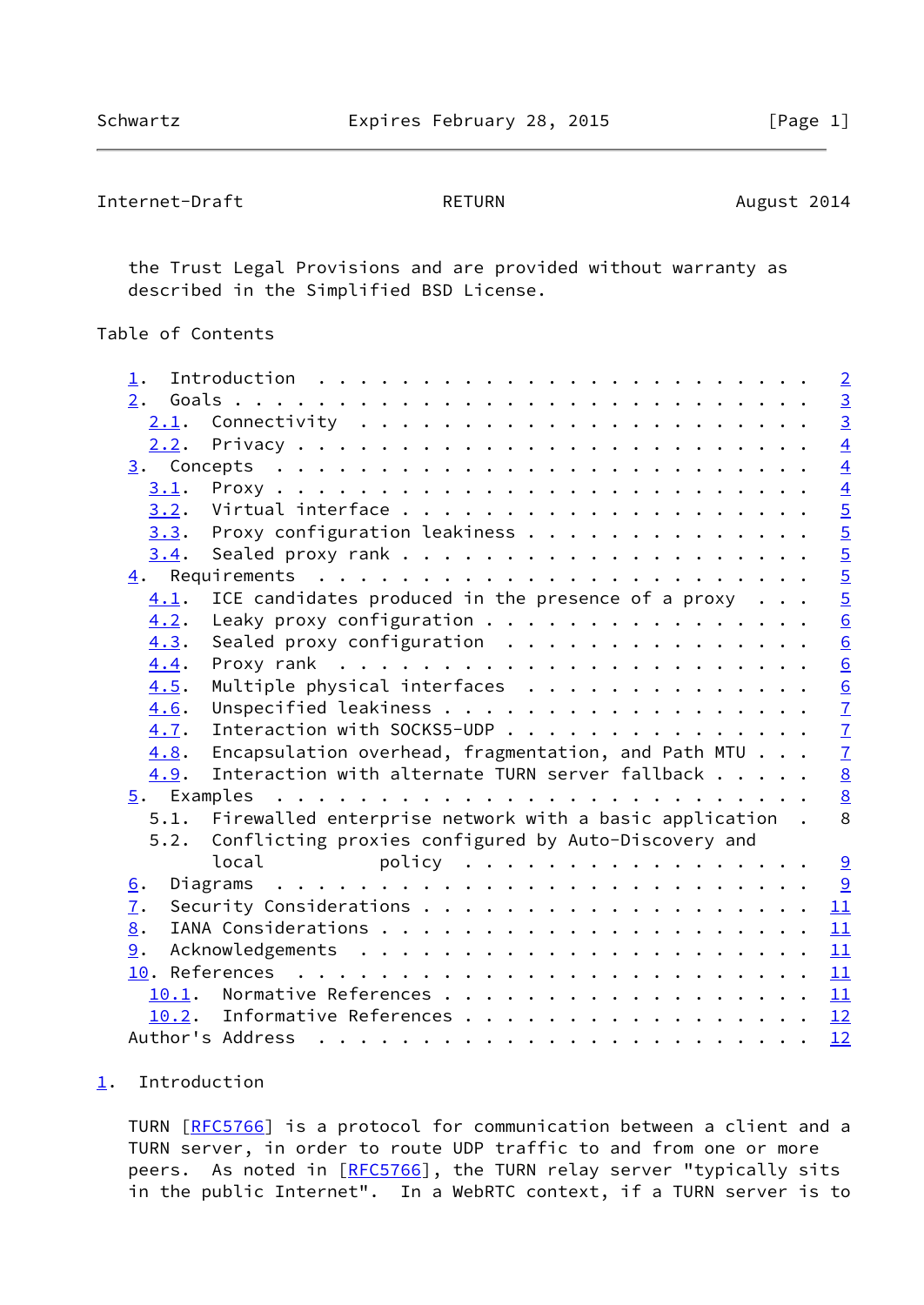be used, it is typically provided by the application, either to provide connectivity between users whose NATs would otherwise prevent it, or to obscure the identity of the participants by concealing their IP addresses from one another.

Schwartz **Expires February 28, 2015** [Page 2]

<span id="page-2-0"></span>Internet-Draft **RETURN** RETURN August 2014

 In many enterprises, direct UDP transmissions are not permitted between clients on the internal networks and external IP addresses, so media must flow over TCP. To enable WebRTC services in such a situation, clients must use TURN-TCP, or TURN-TLS. These configurations are not ideal: they send all traffic over TCP, which leads to higher latency than would otherwise be necessary, and they force the application provider to operate a TURN server because WebRTC endpoints behind NAT cannot typically act as TCP servers. These configurations may result in especially bad behaviors when operating through TCP or HTTP proxies that were not designed to carry real-time media streams.

 To avoid forcing WebRTC media streams through a TCP stage, enterprise network operators may operate a TURN server for their network, which can be discovered by clients using TURN Auto-Discovery [\[I-D.ietf-tram-turn-server-discovery](#page-12-2)], or through a proprietary mechanism. Use of the specified TURN server may be the only way for clients on the network to achieve a high quality WebRTC experience. This scenario is required to be supported by the WebRTC requirements document [\[I-D.ietf-rtcweb-use-cases-and-requirements\]](#page-12-3) Section 3.3.5.1.

When the application intends to use a TURN server for identity cloaking, and the enterprise network administrator intends to use a TURN server for connectivity, there is a conflict. In current WebRTC implementations, TURN can only be used on a single-hop basis in each candidate, but using only the enterprise's TURN server reveals information about the user (e.g. organizational affiliation), and using only the application's TURN server may be blocked by the network administrator, or may require using TURN-TCP or TURN-TLS, resulting in a significant sacrifice in latency.

 To resolve this conflict, we introduce Recursively Encapsulated TURN, a procedure that allows a WebRTC endpoint to route traffic through multiple TURN servers, and get improved connectivity and privacy in return.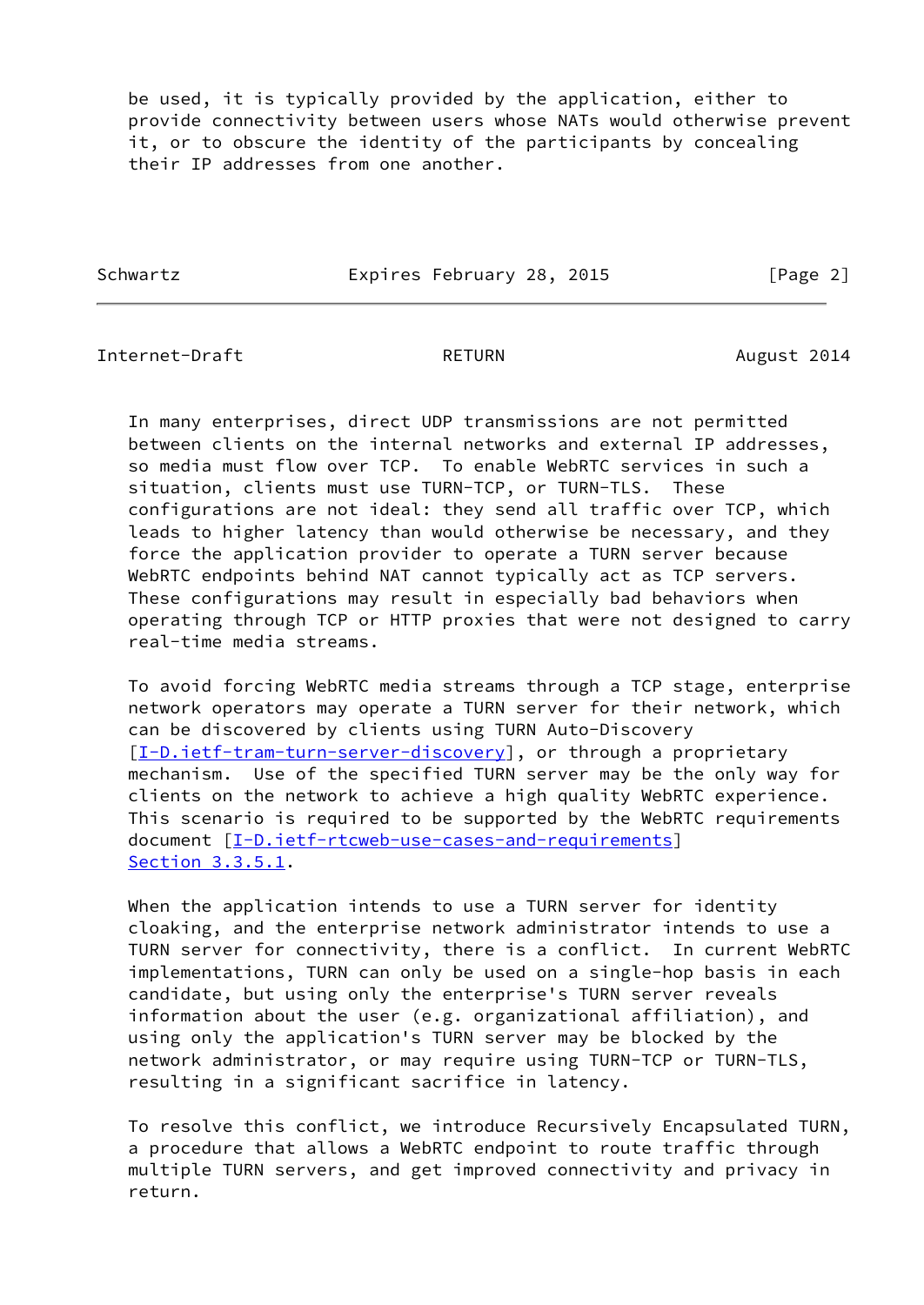## <span id="page-3-0"></span>[2](#page-3-0). Goals

 These goals are requirements on this document (not on implementations of the specification).

## <span id="page-3-1"></span>[2.1](#page-3-1). Connectivity

 As noted in [\[I-D.ietf-rtcweb-use-cases-and-requirements\]](#page-12-3) Section 3.3.5.1, a WebRTC browser endpoint MUST be able to direct UDP connections through a designated TURN server configured by enterprise policy (a "proxy").

| Schwartz | Expires February 28, 2015 | [Page 3] |
|----------|---------------------------|----------|
|----------|---------------------------|----------|

<span id="page-3-3"></span>Internet-Draft RETURN RETURN August 2014

 It MUST be possible to configure a WebRTC endpoint that supports proxies to achieve connectivity no worse than if the endpoint were operating at the proxy's address.

 For efficiency, network administrators SHOULD be able to prevent browsers from attempting to send traffic through routes that are already known to be blocked.

## <span id="page-3-2"></span>[2.2](#page-3-2). Privacy

 To prevent WebRTC peers from determining each others' IP addresses, applications MUST have the ability to direct all traffic through an application-specified TURN server.

 A compatible WebRTC browser MAY attempt to prevent a hostile web page from determining the endpoint's public IP address. (The measures proposed here are not sufficient by themselves to achieve this goal. Implementing this specification in current browsers would still leave many other ways for a malicious website to determine the endpoint's IP address. Operating-system-wide VPN configurations are therefore currently preferred for this purpose.)

 A compatible WebRTC browser MAY allow the user to prevent non malicious web pages from accidentally revealing the IP address of remote peers to a local passive network adversary. This ability SHOULD NOT reduce performance when it is not in use. (Due to the difficulty of distinguishing between stupidity and malice, this goal is principally aspirational.)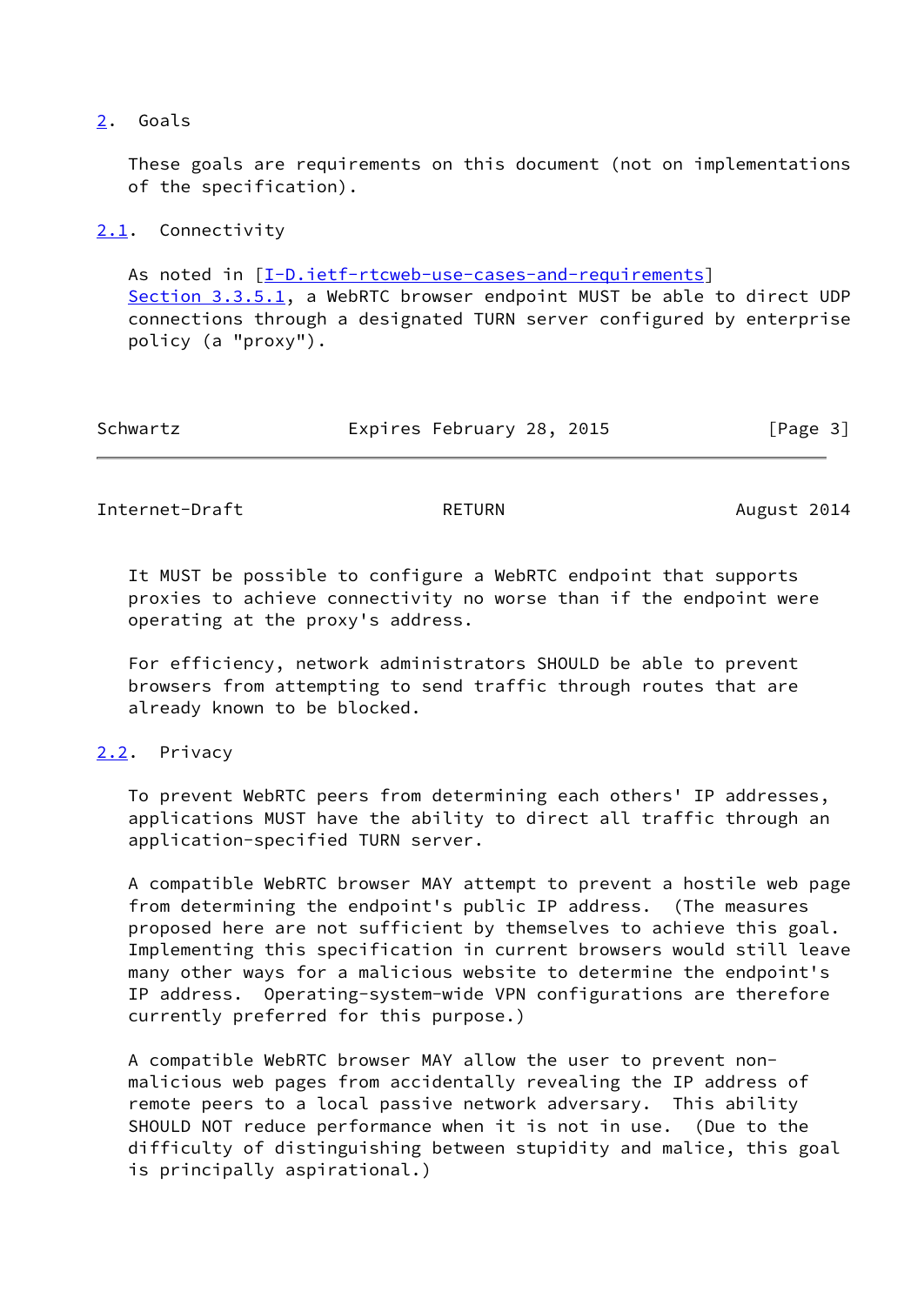## <span id="page-4-0"></span>[3](#page-4-0). Concepts

To achieve our goals, we introduce the following new concepts:

## <span id="page-4-1"></span>[3.1](#page-4-1). Proxy

 In this document a "proxy" is any TURN server that was provided by any mechanism other than through the standard WebRTC-application ICE candidate provisioning API  $[I-D.iett-rtcweb-isep]$ . If a proxy is to be used, it will be the destination of traffic generated by the client. There is no analogue to the transparent/intercepting HTTP proxy configuration, which modifies traffic at the network layer. Mechanisms to configure a proxy include Auto-Discovery [\[I-D.ietf-tram-turn-server-discovery](#page-12-2)] and local policy ([\[I-D.ietf-rtcweb-jsep](#page-11-6)], "ICE candidate policy").

 In an application context, a proxy may be "active" (producing candidates) or "inactive" (not in use, having no effect on the context).

Schwartz **Expires February 28, 2015** [Page 4]

<span id="page-4-3"></span>Internet-Draft **RETURN** RETURN August 2014

<span id="page-4-2"></span>[3.2](#page-4-2). Virtual interface

 A typical WebRTC browser endpoint may have multiple network interfaces available, such as wired ethernet, wireless ethernet, and WAN. In this document, a "virtual interface" is a procedure for generating ICE candidates that are not simply generated by a particular physical interface. A virtual interface can produce "host", "server-reflexive", and "relay" candidates, but may be restricted to only some type of candidate (e.g. UDP-only).

<span id="page-4-4"></span>[3.3](#page-4-4). Proxy configuration leakiness

 "Leakiness" is an attribute of a proxy configuration. This document defines two values for the "leakiness" of a proxy configuration: "leaky" and "sealed". Proxy configuration, including leakiness, may be set by local policy ([\[I-D.ietf-rtcweb-jsep](#page-11-6)], "ICE candidate policy") or other mechanisms.

 A leaky configuration adds a proxy and also allows the browser to use routes that transit directly via the endpoint's physical interfaces (not through the proxy). In a leaky configuration, setting a proxy augments the available set of ICE candidates. Multiple leaky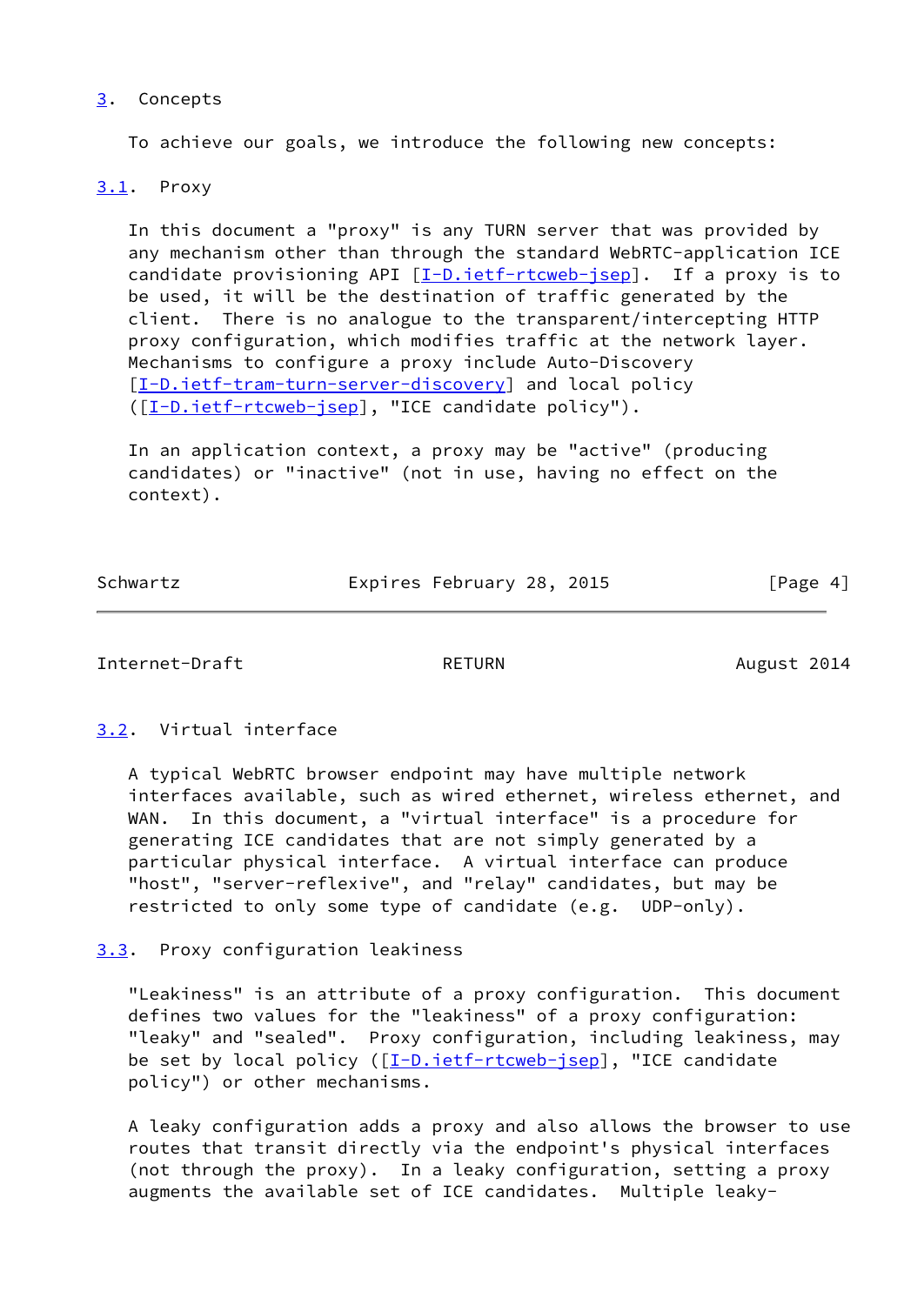configuration proxies may therefore be active simultaneously.

 A sealed proxy configuration requires the browser to route all WebRTC traffic through the proxy, eliminating all ICE candidates that do not go through the proxy. Only one sealed proxy may be active at a time.

<span id="page-5-1"></span>[3.4](#page-5-1). Sealed proxy rank

 In some configurations, an endpoint may be subject to multiple sealed proxy settings at the same time. In that case, one of those settings will have highest rank, and it will be the active proxy. In a given application context (e.g. a webpage), there is at most one active sealed proxy. This document does not specify a representation for rank.

<span id="page-5-0"></span>[4](#page-5-0). Requirements

<span id="page-5-2"></span>[4.1](#page-5-2). ICE candidates produced in the presence of a proxy

When a proxy is configured, by Auto-Discovery or a proprietary means, the browser MUST NOT report a "relay" candidate representing the proxy. Instead, for each active proxy, the browser MUST connect to the proxy and then, if the connection is successful, treat the TURN tunnel as a UDP-only virtual interface.

| Schwartz | Expires February 28, 2015 | [Page 5] |
|----------|---------------------------|----------|

<span id="page-5-3"></span>Internet-Draft RETURN RETURN August 2014

 For a virtual interface representing a TURN proxy, this means that the browser MUST report the public-facing IP address and port acquired through TURN as a "host" candidate, the browser MUST perform STUN through the TURN proxy (if STUN is configured), and it MUST perform TURN by recursive encapsulation through the TURN proxy, resulting in TURN candidates whose "raddr" and "rport" attributes match the acquired public-facing IP address and port on the proxy.

 Because the virtual interface has some additional overhead due to indirection, it SHOULD have lower priority than the physical interfaces if physical interfaces are also active. Specifically, even host candidates generated by a virtual interface SHOULD have priority 0 when physical interfaces are active (similar to  $[REC5245]$ Section 4.1.2.2, "the local preference for host candidates from a VPN interface SHOULD have a priority of 0").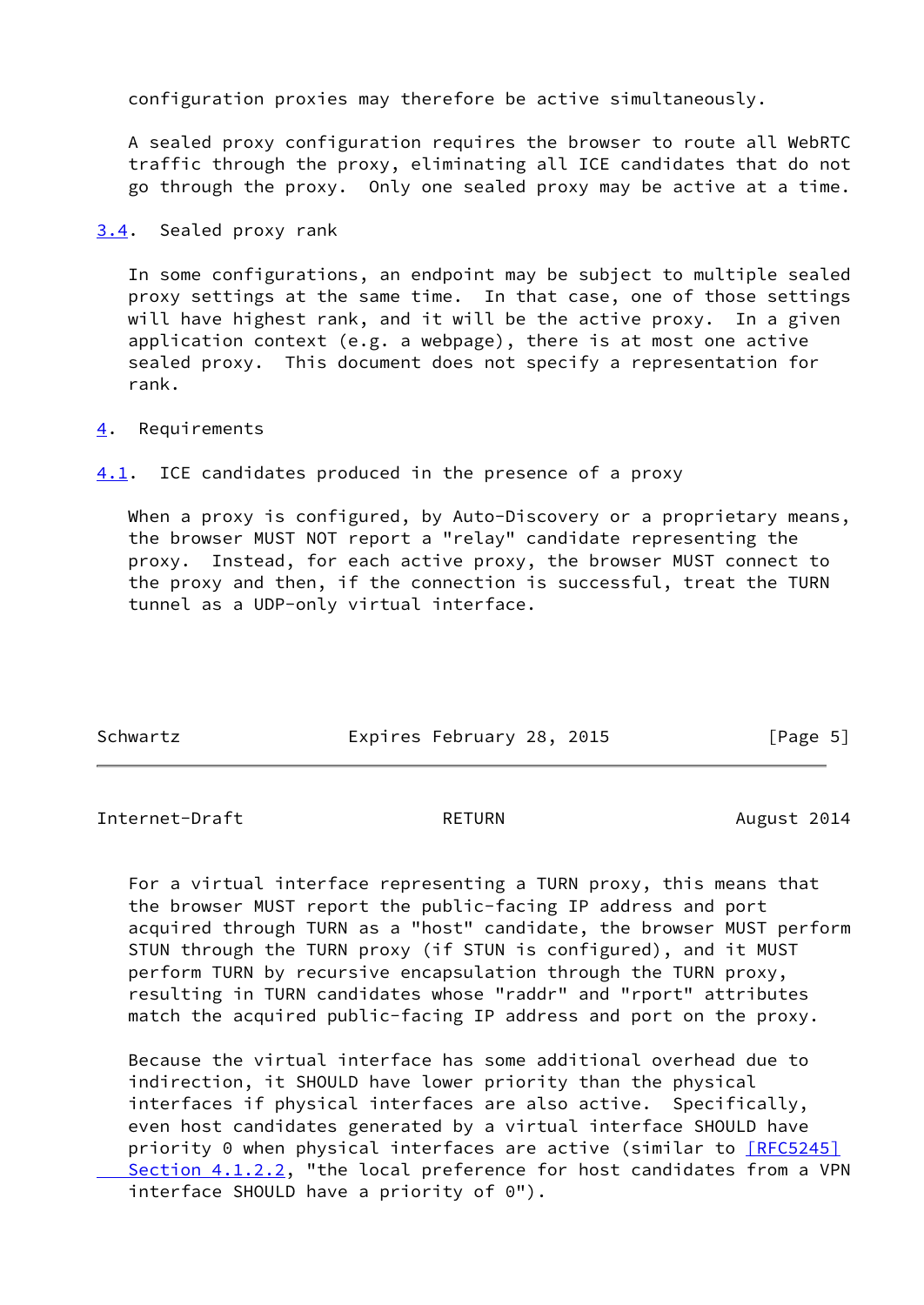### <span id="page-6-0"></span>[4.2](#page-6-0). Leaky proxy configuration

 If the active proxy for an application is leaky, the browser should undertake the standard ICE candidate discovery mechanism [\[RFC5245](https://datatracker.ietf.org/doc/pdf/rfc5245)] on the available physical and virtual interfaces.

### <span id="page-6-1"></span>[4.3](#page-6-1). Sealed proxy configuration

 If the active proxy for an application is sealed, the browser MUST NOT gather or produce any candidates on physical interfaces. The WebRTC implementation MUST direct its traffic from those interfaces only to the proxy, and perform ICE candidate discovery only on the single virtual interface representing the active proxy.

### <span id="page-6-2"></span>[4.4](#page-6-2). Proxy rank

 Any browser mechanism for specifying a proxy SHOULD allow the caller to indicate a higher rank than the proxy provided by Auto-Discovery [\[I-D.ietf-tram-turn-server-discovery](#page-12-2)].

## <span id="page-6-3"></span>[4.5](#page-6-3). Multiple physical interfaces

 Some operating systems allow the browser to use multiple interfaces to contact a single remote IP address. To avoid producing an excessive number of candidates, WebRTC endpoints MUST NOT use multiple physical interfaces to connect to a single proxy simultaneously. (If this were violated, it could produce a number of virtual interfaces equal to the product of the number of physical interfaces and the number of active proxies.)

 For strategies to choose the best interface for communication with a proxy, see [[I-D.reddy-mmusic-ice-best-interface-pcp\]](#page-12-4). Similar

| Expires February 28, 2015<br>Schwartz<br>[Page 6] |  |
|---------------------------------------------------|--|
|---------------------------------------------------|--|

<span id="page-6-5"></span>Internet-Draft RETURN RETURN August 2014

 considerations apply when connecting to an application-specified TURN server in the presence of physical and virtual interfaces.

## <span id="page-6-4"></span>[4.6](#page-6-4). Unspecified leakiness

 If a proxy configuration mechanism does not specify leakiness, browsers SHOULD treat the proxy as leaky. This is similar to current WebRTC implementations' behavior in the presence of SOCKS and HTTP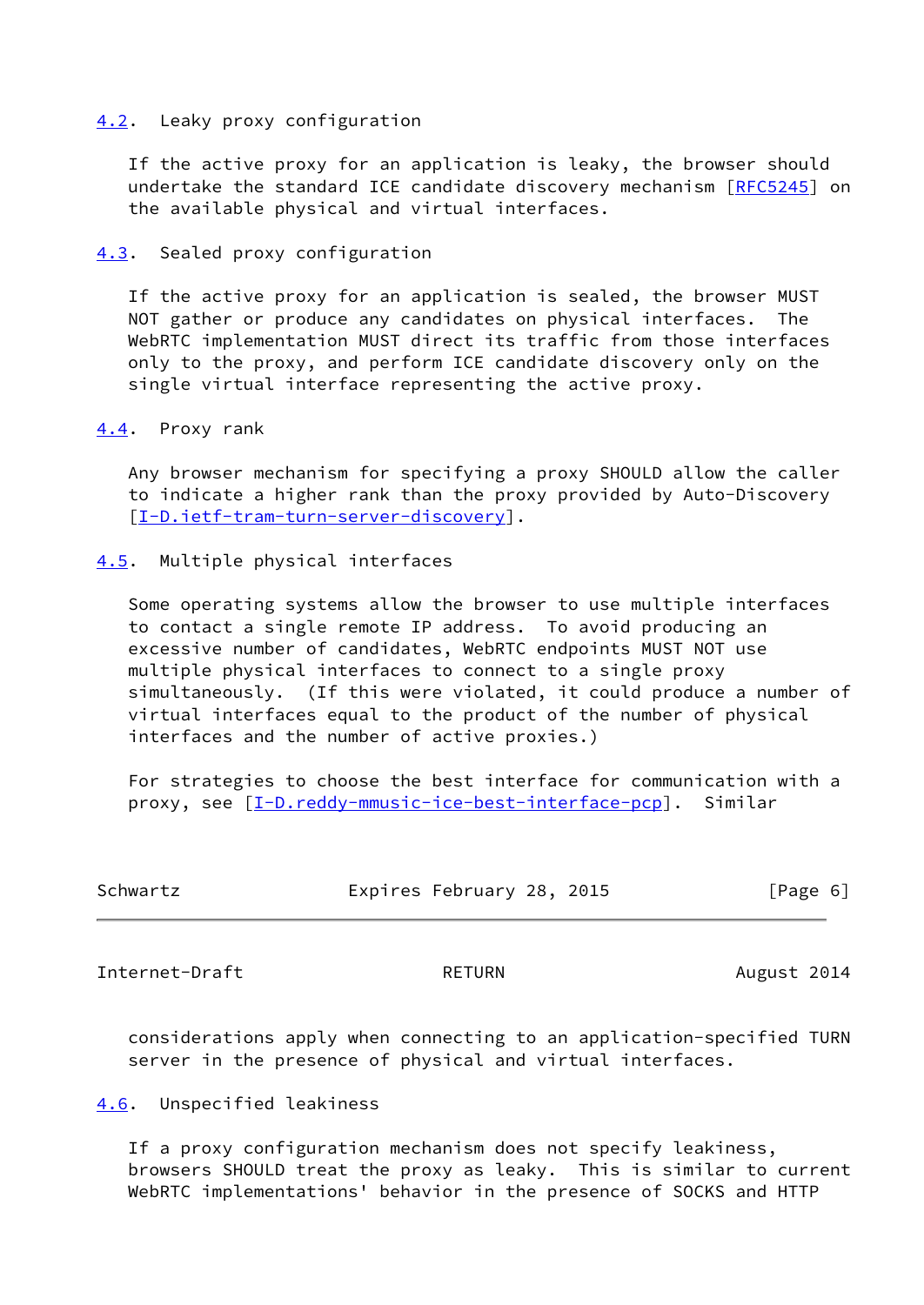proxies: the candidate allocation code continues to generate UDP candidates that do not transit through the proxy.

## <span id="page-7-0"></span>[4.7](#page-7-0). Interaction with SOCKS5-UDP

 The SOCKS5 proxy standard [[RFC1928](https://datatracker.ietf.org/doc/pdf/rfc1928)] permits compliant SOCKS proxies to support UDP traffic. However, most implementations of SOCKS5 today do not support UDP. Accordingly, WebRTC browsers MUST by default (i.e. unless deliberately configured otherwise) treat SOCKS5 proxies as leaky and having lower rank than any configured TURN proxies.

<span id="page-7-1"></span>[4.8](#page-7-1). Encapsulation overhead, fragmentation, and Path MTU

 Encapsulating a link in TURN adds overhead on the path between the client and the TURN server, because each packet must be wrapped in a TURN message. This overhead is sometimes doubled in RETURN proxying. To avoid excessive overhead, client implementations SHOULD use ChannelBind and ChannelData messages to connect and send data through proxies and application TURN servers when possible. Clients MAY buffer messages to be sent until the ChannelBind command completes (requiring one round trip to the proxy), or they MAY use CreatePermission and Send messages for the first few packets to reduce startup latency at the cost of higher overhead.

 Adding overhead to packets on a link decreases the effective Maximum Transmissible Unit on that link. Accordingly, clients that support proxying MUST NOT rely on the effective MTU complying with the Internet Protocol's minimum MTU requirement.

 ChannelData messages have constant overheard, enabling consistent effective PMTU, but Send messages do not necessarily have constant overhead. TURN messages may be fragmented and reassembled if they are not marked with the Don't Fragment (DF) IP bit or the DONT- FRAGMENT TURN attribute. Client implementors should keep this in mind, especially if they choose to implement PMTU discovery through the proxy.

Schwartz Expires February 28, 2015 [Page 7]

<span id="page-7-3"></span>Internet-Draft **RETURN** RETURN August 2014

<span id="page-7-2"></span>[4.9](#page-7-2). Interaction with alternate TURN server fallback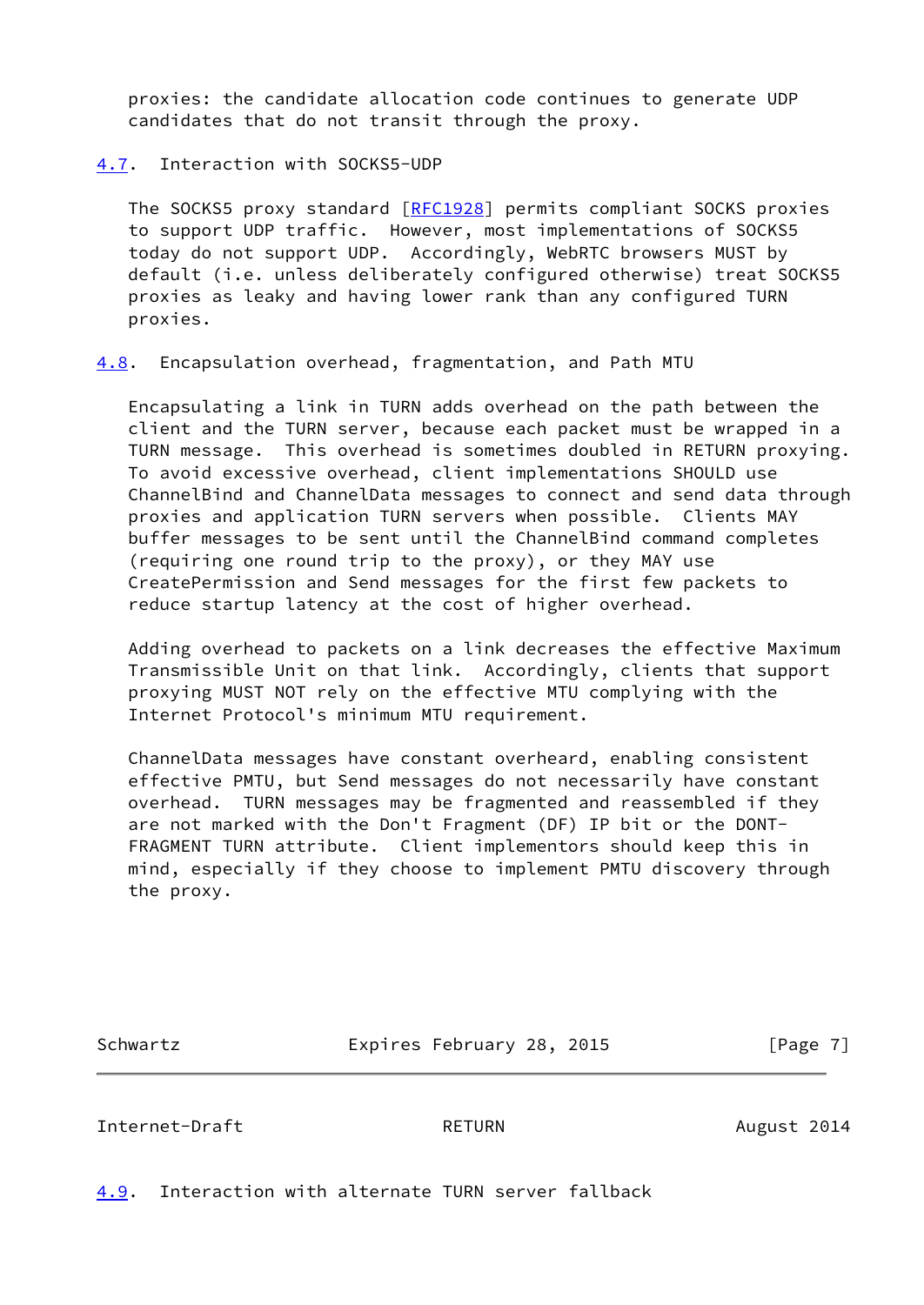As per [\[RFC5766](https://datatracker.ietf.org/doc/pdf/rfc5766)], a TURN server MAY respond to an Allocate request with an error code of 300 and an ALTERNATE-SERVER indication. When connecting to proxies or application TURN servers, clients SHOULD attempt to connect to the specified alternate server in accordance with [\[RFC5766](https://datatracker.ietf.org/doc/pdf/rfc5766)]. The client MUST route a connection to the alternate server through the proxy if and only if the original connection attempt was routed through the proxy.

- <span id="page-8-0"></span>[5](#page-8-0). Examples
- <span id="page-8-1"></span>[5.1](#page-8-1). Firewalled enterprise network with a basic application

 In this example, an enterprise network is configured with a firewall that blocks all UDP traffic, and a TURN server is advertised for Auto-Discovery in accordance with [\[I-D.ietf-tram-turn-server-discovery](#page-12-2)]. The proxy leakiness of the TURN server is unspecified, so the browser treats it as leaky.

 The application specifies a STUN and TURN server on the public net. In accordance with the ICE candidate gathering algorithm [RFC 5245](https://datatracker.ietf.org/doc/pdf/rfc5245) [\[RFC5245](https://datatracker.ietf.org/doc/pdf/rfc5245)], it receives a set of candidates like:

- 1. A host candidate acquired from one interface.
	- \* e.g. candidate:1610808681 1 udp 2122194687 [internal ip addr for interface 0] 63555 typ host generation 0
- 2. A host candidate acquired from a different interface.
	- \* e.g. candidate:1610808681 1 udp 2122194687 [internal ip addr for interface 1] 54253 typ host generation 0
- 3. The proxy, as a host candidate.
	- \* e.g. candidate:3458234523 1 udp 24584191 [public ip addr for the proxy] 54606 typ host generation 0
- 4. The virtual interface also generates a STUN candidate, but it is eliminated because it is redundant with the host candidate, as noted in [\[RFC5245](https://datatracker.ietf.org/doc/pdf/rfc5245)] Sec 4.1.2..
- 5. The application-provided TURN server as seen through the virtual interface. (Traffic through this candidate is recursively encapsulated.)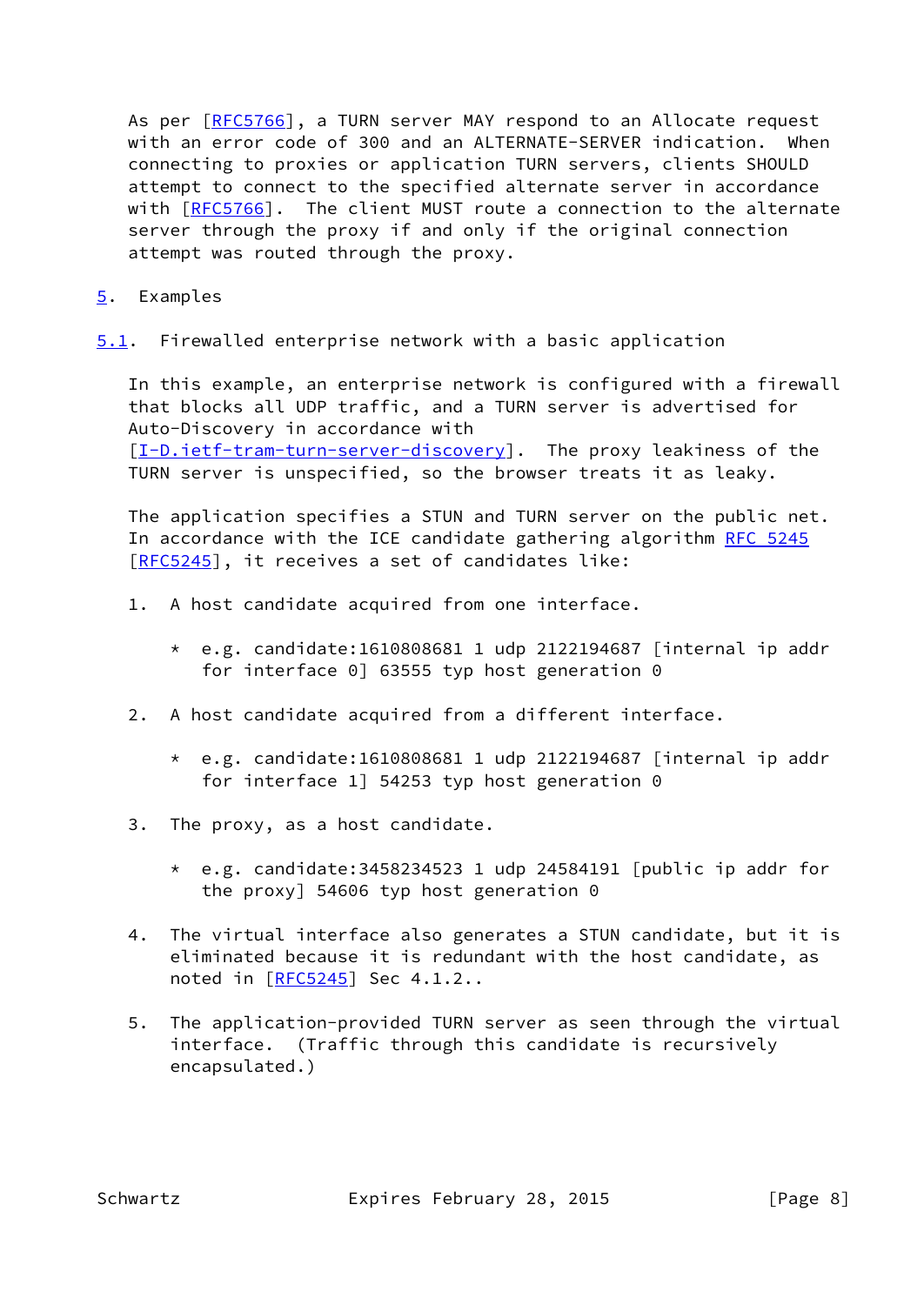## <span id="page-9-0"></span>Internet-Draft **RETURN** RETURN August 2014

 \* e.g. candidate:702786350 1 udp 24583935 [public ip addr of the application TURN server] 52631 typ relay raddr [public ip addr for the proxy] rport 54606 generation 0

 There are no STUN or TURN candidates on the physical interfaces, because the application-specified STUN and TURN servers are not reachable through the firewall.

 If the remote peer is within the same network, it may be possible to establish a direct connection using both peers' host candidates. If the network prevents this kind of direct connection, the path will instead take a "hairpin" route through the enterprise's proxy, using one peer's physical "host" candidate and the other's virtual "host" candidate, or (if that is also disallowed by the network configuration) a "double hairpin" using both endpoints' virtual "host" candidates.

<span id="page-9-2"></span>[5.2](#page-9-2). Conflicting proxies configured by Auto-Discovery and local policy

 Consider an enterprise network with TURN and HTTP proxies advertised for Auto-Discovery with unspecified leakiness (thus defaulting to leaky). The browser endpoint configures an additional TURN proxy by a proprietary local mechanism.

 If the locally configured proxy is leaky, then the browser MUST produce candidates representing any physical interfaces (including SSLTCP routes through the HTTP proxy), plus candidates for both UDP only virtual interfaces created by the two TURN servers.

 There MUST NOT be any candidate that uses both proxies. Multiple configured proxies are not chained recursively.

 If the locally configured proxy is "sealed", then the browser MUST produce only candidates from the virtual interface associated with that proxy.

 If both proxies are configured for "sealed" use, then the browser MUST produce only candidates from the virtual interface associated with the proxy with higher rank.

<span id="page-9-1"></span>[6](#page-9-1). Diagrams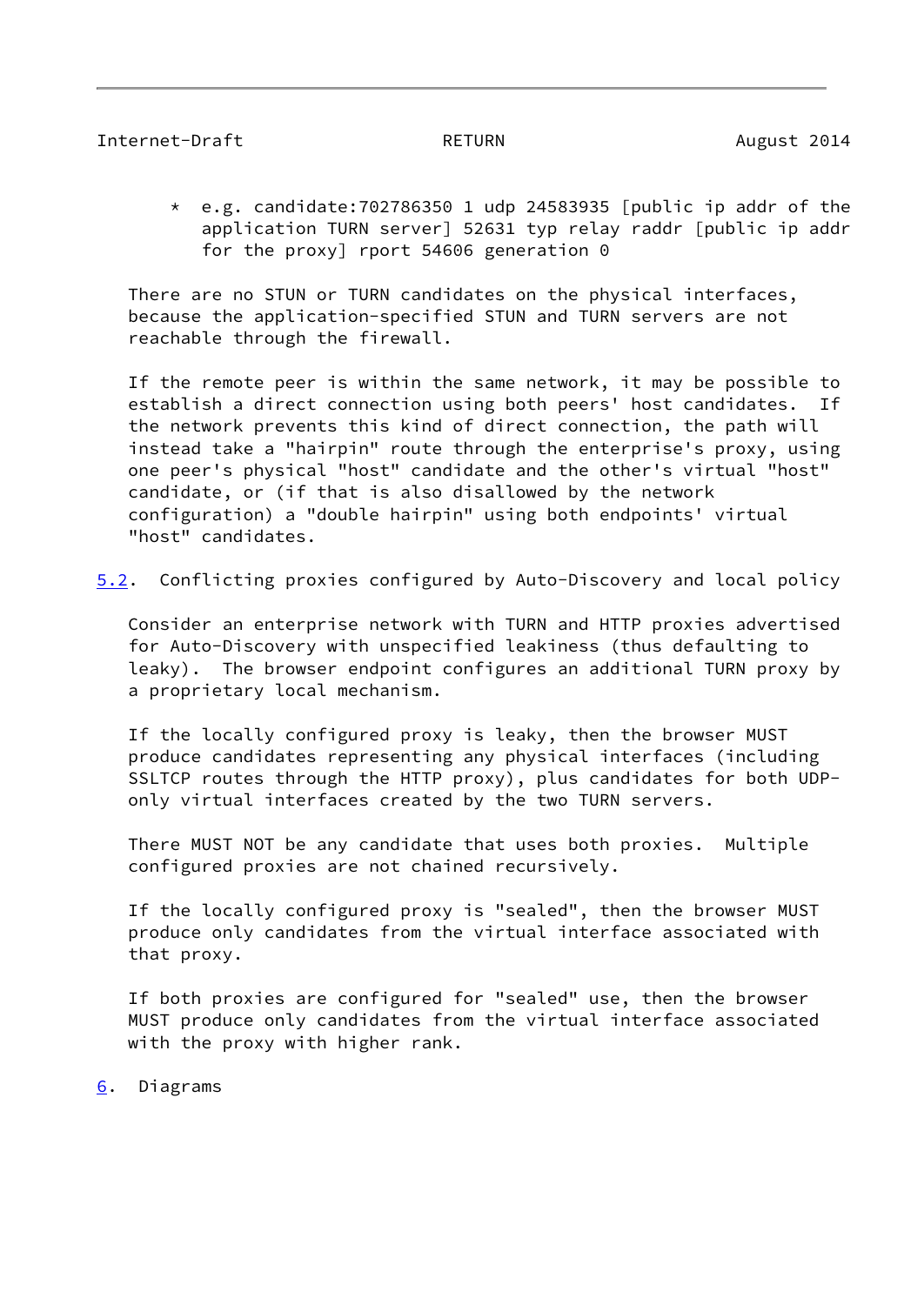### Internet-Draft RETURN RETURN August 2014

 This figure shows the connections that provide the ICE candidates for WebRTC in the basic configuration (no proxy). This figure is provided in order to provide a baseline against which to compare the candidate routes that make use of a proxy.

 +-------------+ \* \* |UDP generator| \* \* +----+ | host+----+--O-----O.....+STUN|  $\begin{array}{ccccccc}\n|{\text{relay}} & {\text{srflx}} & | & \star & \star & +---+ \\
+---+------+--+ & | & \star & \star\n\end{array}$  +--+-------+--+ | \* \*  $|\qquad \rangle$   $\star$  LAN  $\star$  $\left\langle \frac{1}{2} \right\rangle$  + \* \* | \* \* \* | +------+ \* \* +------+ \* \------+ TURN +==============+ TURN +-----O |client| \* \* |server| \* +------+ \* \* +------+ \* .. STUN packets  $***$  Network interface -- Bare UDP content link \*O\* Candidate port == TURN encapsulated link

Figure 1: Basic WebRTC ICE candidates (no proxy)

 This figure shows the connections that provide the ICE candidates for WebRTC when making use of a proxy.

|                | $\star$  |            | $^\star$ |                                |           |            |          |
|----------------|----------|------------|----------|--------------------------------|-----------|------------|----------|
| UDP generator  | $\star$  | Proxy      | $^\star$ |                                |           | $. + STUN$ |          |
| host+          |          | ----+ TURN | $\star$  |                                | $\star$   |            |          |
| srflx<br>relay | $\star$  | Client     | $^\star$ |                                | $\star$   |            |          |
| -+--+          | $\star$  |            | $\star$  |                                | $\star$   |            | $^\star$ |
|                | $\star$  |            | $\star$  | Proxy                          | $\star$ . | App        | $\star$  |
|                |          |            |          | +######+ TURN +????0=====+TURN |           |            | $--0$    |
|                | $^\star$ |            | $\star$  | Server                         | $\star$   | Server     | $^\star$ |
|                | $\star$  |            | $\star$  | -----+                         | $\star$   |            | $\star$  |
| App            | $\star$  |            | $\star$  |                                | $^\star$  |            |          |
| + TURN         | キニニニニキ   |            | $^\star$ |                                | $^\star$  |            |          |
| client         | $\star$  |            | $^\star$ |                                |           |            |          |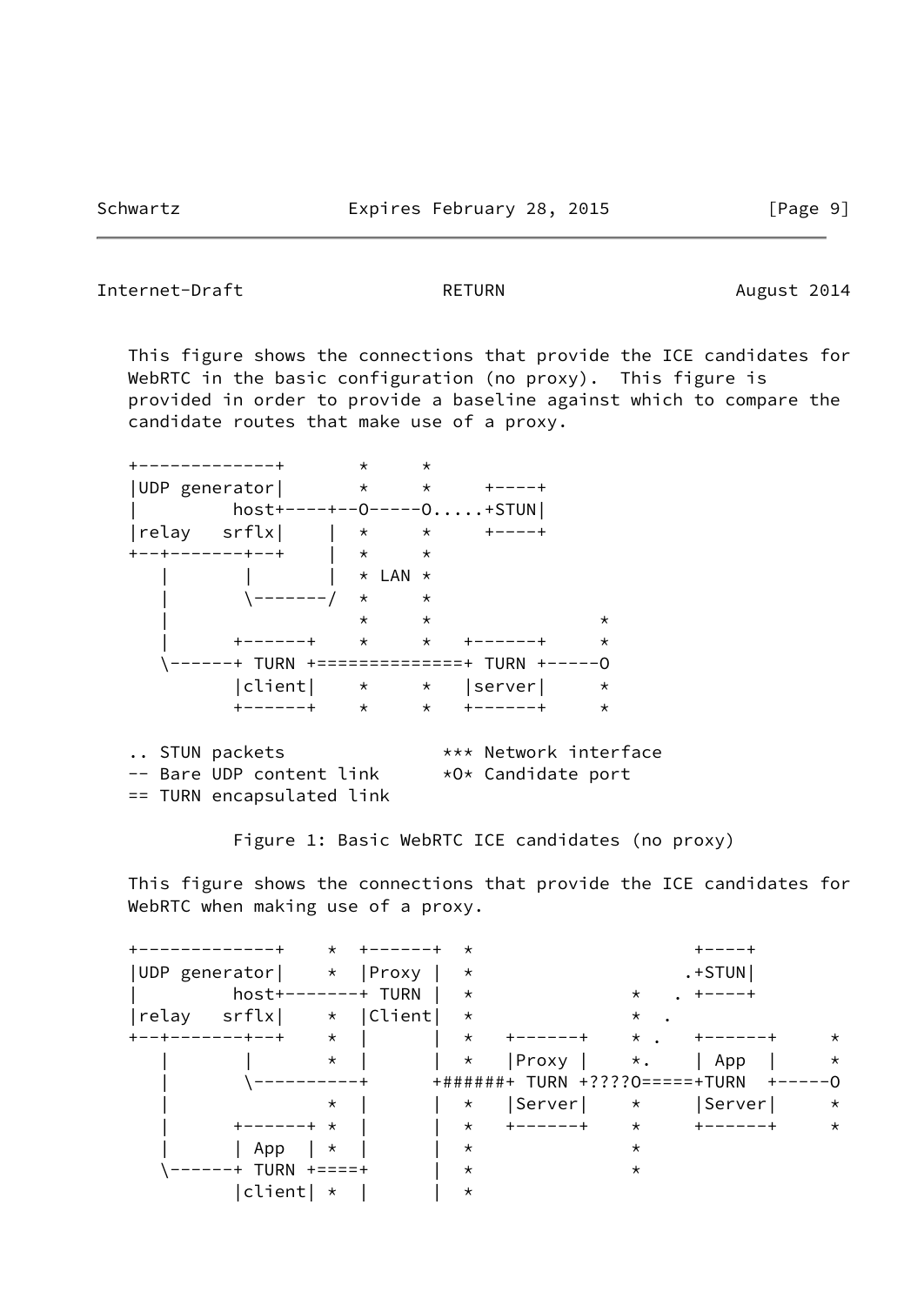.. STUN packets  $***$  Network interface  $\leftarrow$  Bare UDP content link  $\star$ O $\star$  Candidate port == TURN encapsulated UDP content link ## RETURN double-encapsulated link ?? Mixed content link

+------+ \* +------+ \*

Figure 2: WebRTC ICE candidates using a proxy

| Schwartz | Expires February 28, 2015 |  | [Page 10] |  |
|----------|---------------------------|--|-----------|--|
|          |                           |  |           |  |

<span id="page-11-1"></span>Internet-Draft RETURN RETURN August 2014

<span id="page-11-0"></span>[7](#page-11-0). Security Considerations

 This document describes web browser behaviors that, if implemented correctly, allow users to achieve greater identity-confidentiality during WebRTC calls under certain configurations.

 If a site administrator offers the site's users a TURN proxy, websites running in the users' browsers will be able to initiate a UDP-based WebRTC connection to any UDP transport address via the proxy. Websites' connections will quickly terminate if the remote endpoint does not reply with a positive indication of ICE consent, but no such restriction applies to other applications that access the TURN server. Administrators should take care to provide TURN access credentials only to the users who are authorized to have global UDP network access.

<span id="page-11-2"></span>[8](#page-11-2). IANA Considerations

This document requires no actions from IANA.

<span id="page-11-3"></span>[9](#page-11-3). Acknowledgements

 Significant review, including the virtual-interface formulation, was provided by Justin Uberti. Thanks to Harald Alvestrand, Phillip Hancke, and Tirumaleswar Reddy for suggestions to improve the content and presentation.

<span id="page-11-4"></span>[10.](#page-11-4) References

<span id="page-11-5"></span>[10.1](#page-11-5). Normative References

<span id="page-11-6"></span>[I-D.ietf-rtcweb-jsep]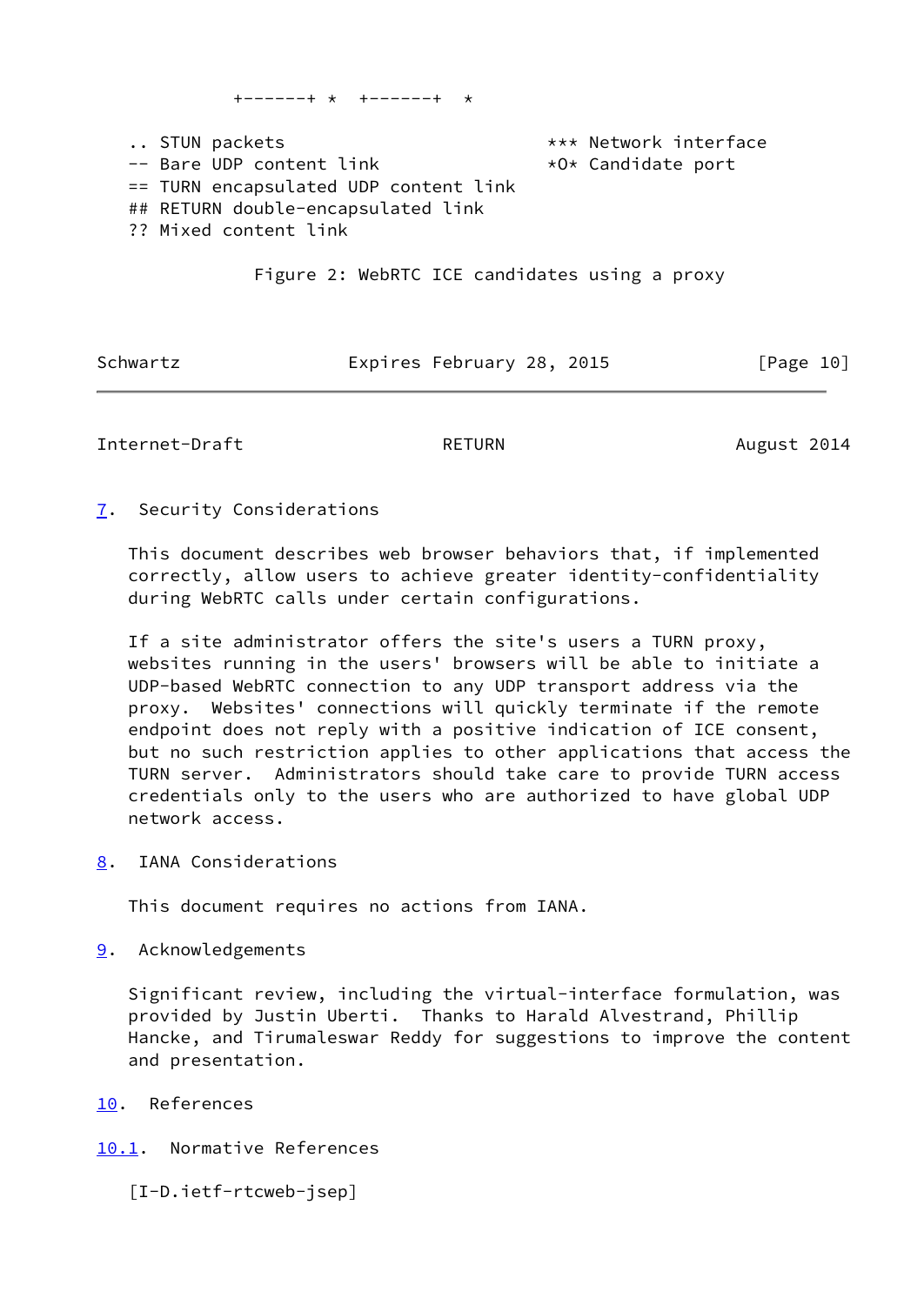Uberti, J. and C. Jennings, "Javascript Session Establishment Protocol", [draft-ietf-rtcweb-jsep-06](https://datatracker.ietf.org/doc/pdf/draft-ietf-rtcweb-jsep-06) (work in progress), February 2014.

- [RFC1928] Leech, M., Ganis, M., Lee, Y., Kuris, R., Koblas, D., and L. Jones, "SOCKS Protocol Version 5", [RFC 5766](https://datatracker.ietf.org/doc/pdf/rfc5766), March 1996.
- [RFC5245] Rosenberg, J., "Interactive Connectivity Establishment (ICE): A Protocol for Network Address Translator (NAT) Traversal for Offer/Answer Protocols", [RFC 5245](https://datatracker.ietf.org/doc/pdf/rfc5245), April 2010.
- [RFC5766] Mahy, R., Matthews, P., and J. Rosenberg, "Traversal Using Relays around NAT (TURN): Relay Extensions to Session Traversal Utilities for NAT (STUN)", [RFC 5766](https://datatracker.ietf.org/doc/pdf/rfc5766), April 2010.

| Schwartz | Expires February 28, 2015 | [Page 11] |
|----------|---------------------------|-----------|
|          |                           |           |

<span id="page-12-1"></span>Internet-Draft RETURN RETURN August 2014

## <span id="page-12-0"></span>[10.2](#page-12-0). Informative References

<span id="page-12-3"></span>[I-D.ietf-rtcweb-use-cases-and-requirements]

 Holmberg, C., Hakansson, S., and G. Eriksson, "Web Real- Time Communication Use-cases and Requirements", ietf rtcweb-use-cases-and-requirements-14 (work in progress), February 2014.

- <span id="page-12-2"></span> [I-D.ietf-tram-turn-server-discovery] Patil, P., Reddy, T., and D. Wing, "TURN Server Auto Discovery", [draft-ietf-tram-turn-server-discovery-00](https://datatracker.ietf.org/doc/pdf/draft-ietf-tram-turn-server-discovery-00) (work in progress), July 2014.
- <span id="page-12-4"></span> [I-D.reddy-mmusic-ice-best-interface-pcp] Reddy, T., Wing, D., VerSteeg, B., Penno, R., and V. Singh, "Improving ICE Interface Selection Using Port Control Protocol (PCP) Flow Extension", [draft-ietf-tram](https://datatracker.ietf.org/doc/pdf/draft-ietf-tram-turn-server-discovery-00) [turn-server-discovery-00](https://datatracker.ietf.org/doc/pdf/draft-ietf-tram-turn-server-discovery-00) (work in progress), October 2013.

Author's Address

 Benjamin M. Schwartz Google 747 6th Ave S Kirkland, WA 98033